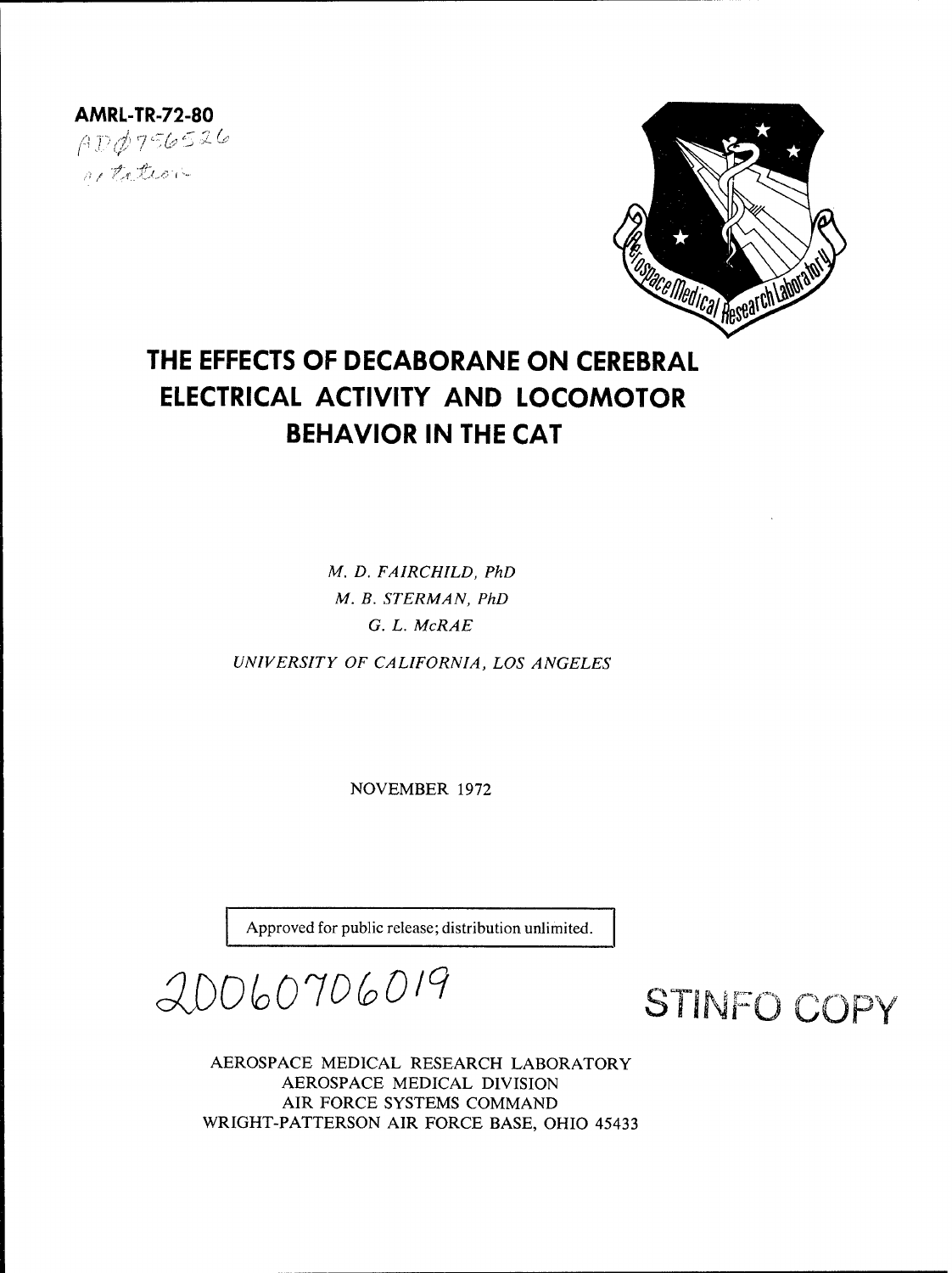## **NOTICES**

When US Government drawings, specifications, or other data are used for any purpose other than a definitely related Government procurement operation, the Government thereby incurs no responsibility nor any obligation whatsoever, and the fact that the Government may have formulated, furnished, or in any way supplied the said drawings, specifications, or other data, is not to be regarded by implication or otherwise, as in any manner licensing the holder or any other person or corporation, or conveying any rights or permission to manufacture, use, or sell any patented invention that may in any way be related thereto.

Organizations and individuals receiving announcements or reports via the Aerospace Medical Research Laboratory automatic mailing lists should submit the addressograph plate stamp on the report envelope or refer to the code number when corresponding about change of address or cancellation.

Do not return this copy. Retain or destroy.

Please do not request copies of this report from Aerospace Medical Research Laboratory. Additional copies may be purchased from:

> National Technical Information Service 5285 Port Royal Road Springfield, Virginia 22151

The experiments reported herein were conducted according to the "Guide for Laboratory Animal Facilities and Care," prepared by the Committee on the Guide for Laboratory Animal Resources, National Academy of Sciences-National Research Council.

AIR FORCE/56780/14 February 1973-- 100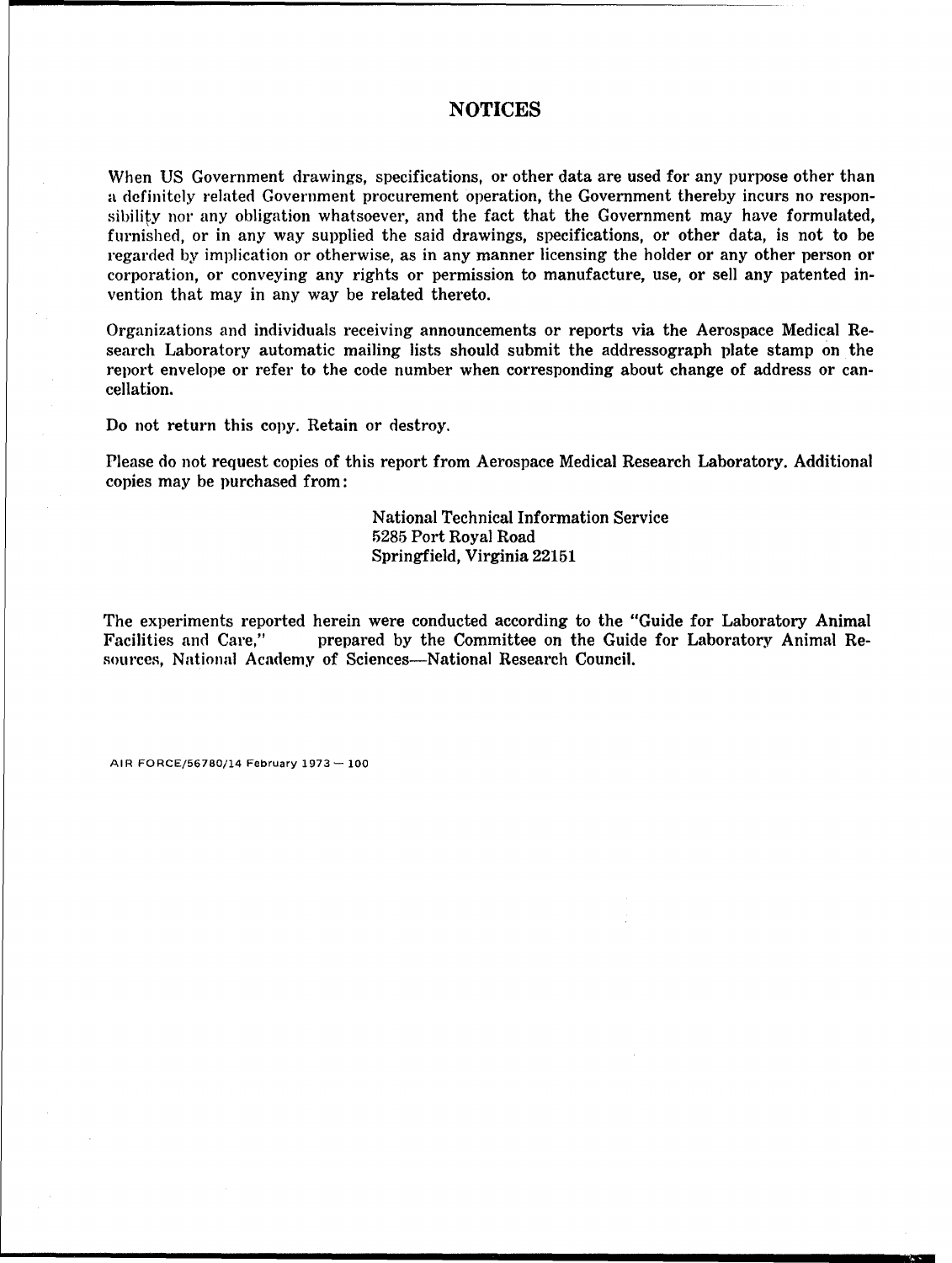| Security Classification                                                                                                                                                                                                                                                                                                                                                                                                                                                                                                                                                                                                                                                                                                                                                                                                                                                                                                                                                                                           | DOCUMENT CONTROL DATA - R & D                      |                                                                                |                                                                                                                             |  |  |  |
|-------------------------------------------------------------------------------------------------------------------------------------------------------------------------------------------------------------------------------------------------------------------------------------------------------------------------------------------------------------------------------------------------------------------------------------------------------------------------------------------------------------------------------------------------------------------------------------------------------------------------------------------------------------------------------------------------------------------------------------------------------------------------------------------------------------------------------------------------------------------------------------------------------------------------------------------------------------------------------------------------------------------|----------------------------------------------------|--------------------------------------------------------------------------------|-----------------------------------------------------------------------------------------------------------------------------|--|--|--|
| (Security classification of title, body of abstract and indexing annotation must be entered when the overall report is classified)<br>I. ORIGINATING ACTIVITY (Corporate author)                                                                                                                                                                                                                                                                                                                                                                                                                                                                                                                                                                                                                                                                                                                                                                                                                                  |                                                    |                                                                                | 28. REPORT SECURITY CLASSIFICATION                                                                                          |  |  |  |
|                                                                                                                                                                                                                                                                                                                                                                                                                                                                                                                                                                                                                                                                                                                                                                                                                                                                                                                                                                                                                   | Department of Anatomy and Brain Research Institute |                                                                                | UNCLASSIFIED                                                                                                                |  |  |  |
| School of Medicine, University of California                                                                                                                                                                                                                                                                                                                                                                                                                                                                                                                                                                                                                                                                                                                                                                                                                                                                                                                                                                      |                                                    | 2b. GROUP                                                                      |                                                                                                                             |  |  |  |
| Los Angeles, California 90024<br><b>REPORT TITLE</b>                                                                                                                                                                                                                                                                                                                                                                                                                                                                                                                                                                                                                                                                                                                                                                                                                                                                                                                                                              |                                                    | N/A                                                                            |                                                                                                                             |  |  |  |
| THE EFFECTS OF DECABORANE ON CEREBRAL ELECTRICAL ACTIVITY AND LOCOMOTOR BEHAVIOR<br>IN THE CAT<br>10月 一次近日                                                                                                                                                                                                                                                                                                                                                                                                                                                                                                                                                                                                                                                                                                                                                                                                                                                                                                        |                                                    |                                                                                |                                                                                                                             |  |  |  |
| 4. DESCRIPTIVE NOTES (Type of report and inclusive dates)                                                                                                                                                                                                                                                                                                                                                                                                                                                                                                                                                                                                                                                                                                                                                                                                                                                                                                                                                         |                                                    |                                                                                |                                                                                                                             |  |  |  |
| $Final Report 4/1/71 - 3/31/72$<br>5. AUTHOR(S) (First name, middle initial, last name)                                                                                                                                                                                                                                                                                                                                                                                                                                                                                                                                                                                                                                                                                                                                                                                                                                                                                                                           |                                                    |                                                                                |                                                                                                                             |  |  |  |
| M. D. Fairchild, PhD<br>M. B. Sterman, PhD<br><u>G. L. McRae</u>                                                                                                                                                                                                                                                                                                                                                                                                                                                                                                                                                                                                                                                                                                                                                                                                                                                                                                                                                  |                                                    |                                                                                |                                                                                                                             |  |  |  |
| 6. REPORT DATE                                                                                                                                                                                                                                                                                                                                                                                                                                                                                                                                                                                                                                                                                                                                                                                                                                                                                                                                                                                                    |                                                    | 78. TOTAL NO. OF PAGES<br>7b. NO. OF REFS                                      |                                                                                                                             |  |  |  |
| November 1972<br><b>88. CONTRACT OR GRANT NO.</b>                                                                                                                                                                                                                                                                                                                                                                                                                                                                                                                                                                                                                                                                                                                                                                                                                                                                                                                                                                 | 9                                                  | 98. ORIGINATOR'S REPORT NUMBER(S)                                              | 9                                                                                                                           |  |  |  |
| AF-F33615-69-C-1441<br>$b.$ PROJECT NO. $7163$                                                                                                                                                                                                                                                                                                                                                                                                                                                                                                                                                                                                                                                                                                                                                                                                                                                                                                                                                                    |                                                    |                                                                                |                                                                                                                             |  |  |  |
| <sup>c.</sup> Task No. 716300                                                                                                                                                                                                                                                                                                                                                                                                                                                                                                                                                                                                                                                                                                                                                                                                                                                                                                                                                                                     |                                                    | 9b. OTHER REPORT NO(S) (Any other numbers that may be assigned<br>this report) |                                                                                                                             |  |  |  |
| d. Work Unit No. 71630007                                                                                                                                                                                                                                                                                                                                                                                                                                                                                                                                                                                                                                                                                                                                                                                                                                                                                                                                                                                         |                                                    | AMRL-TR-72-80                                                                  |                                                                                                                             |  |  |  |
| Approved for public release; distribution unlimited                                                                                                                                                                                                                                                                                                                                                                                                                                                                                                                                                                                                                                                                                                                                                                                                                                                                                                                                                               |                                                    |                                                                                |                                                                                                                             |  |  |  |
| <b>11. SUPPLEMENTARY NOTES</b>                                                                                                                                                                                                                                                                                                                                                                                                                                                                                                                                                                                                                                                                                                                                                                                                                                                                                                                                                                                    |                                                    | 12. SPONSORING MILITARY ACTIVITY                                               |                                                                                                                             |  |  |  |
|                                                                                                                                                                                                                                                                                                                                                                                                                                                                                                                                                                                                                                                                                                                                                                                                                                                                                                                                                                                                                   |                                                    |                                                                                |                                                                                                                             |  |  |  |
| 13. ABSTRACT                                                                                                                                                                                                                                                                                                                                                                                                                                                                                                                                                                                                                                                                                                                                                                                                                                                                                                                                                                                                      |                                                    |                                                                                | Aerospace Medical Research Laboratory<br>Aerospace Medical Div.-Air Force Systems<br>Command Wright-Patterson AFB, OH 45433 |  |  |  |
| Central nervous system effects of decaborane administered intraperitoneally in cats<br>were evaluated electrophysiologically and in runway performance tests. It was found<br>that overt behavioral and physiological manifestations of toxicity from this compound<br>appeared at doses of 1 mg/kg and above. These included depression of activity,<br>general emesis, and weight loss. Runway performance showed significant disruption at<br>doses of 0.5 and 0.25 mg/kg. Marked individual variation was observed in the effects<br>of exposure on performance at these low doses. Decaborane was found to be similar<br>to MMH and UDMH in the rapid onset of behavioral disturbance at low doses. However,<br>differences were observed between these compounds in that no seizure manifestations<br>were noted with decaborane and recovery from behavioral disruption required at least<br>several days. In the latter regard, decaborane more closely resembled hydrazine in<br>its behavioral effects. |                                                    |                                                                                |                                                                                                                             |  |  |  |
|                                                                                                                                                                                                                                                                                                                                                                                                                                                                                                                                                                                                                                                                                                                                                                                                                                                                                                                                                                                                                   | Key words: central nervous system                  | decaborane<br>runway performance                                               |                                                                                                                             |  |  |  |
|                                                                                                                                                                                                                                                                                                                                                                                                                                                                                                                                                                                                                                                                                                                                                                                                                                                                                                                                                                                                                   |                                                    | toxicity                                                                       |                                                                                                                             |  |  |  |
| <b>DD</b> FORM <sub>5</sub> , 1473                                                                                                                                                                                                                                                                                                                                                                                                                                                                                                                                                                                                                                                                                                                                                                                                                                                                                                                                                                                |                                                    |                                                                                |                                                                                                                             |  |  |  |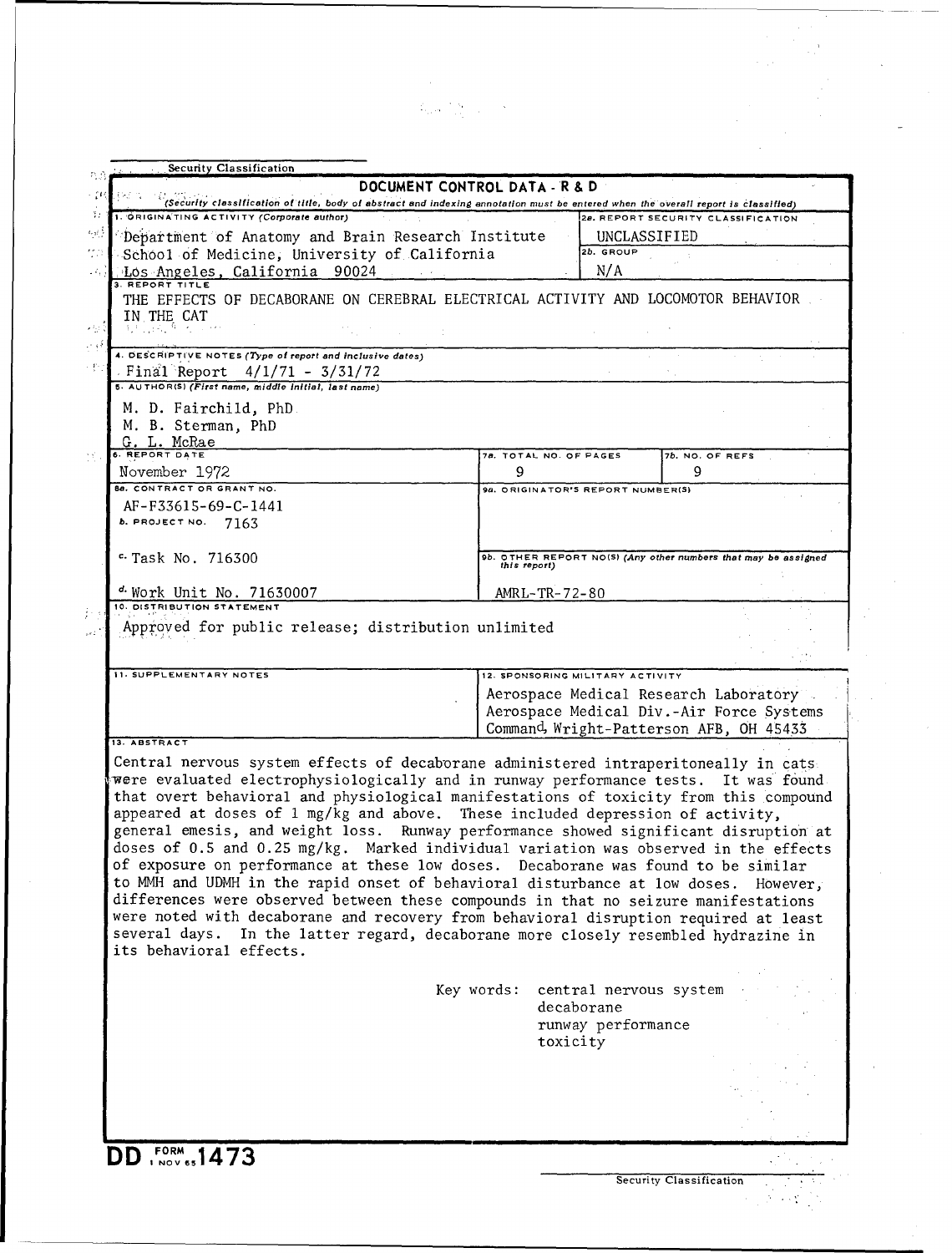| Unclassifief<br>Security Classification |                |     |                       |               |      |                   |
|-----------------------------------------|----------------|-----|-----------------------|---------------|------|-------------------|
| 14.<br><b>KEY WORDS</b>                 | LINK A<br>ROLE | W T | ROLE                  | LINK B<br>W T | ROLE | LINK <sub>C</sub> |
|                                         |                |     |                       |               |      | $\mathbf{W}$ T    |
| Fatigue Crack Propagation               |                |     |                       |               |      |                   |
| $\verb Polymethylmethacrylate $         |                |     |                       |               |      |                   |
| Retardation                             |                |     |                       |               |      |                   |
| Interferometry                          |                |     |                       |               |      |                   |
| Crack Opening Displacements             |                |     |                       |               |      |                   |
|                                         |                |     |                       |               |      |                   |
|                                         |                |     |                       |               |      |                   |
|                                         |                |     |                       |               |      |                   |
|                                         |                |     |                       |               |      |                   |
|                                         |                |     |                       |               |      |                   |
|                                         |                |     |                       |               |      |                   |
|                                         |                |     |                       |               |      |                   |
|                                         |                |     |                       |               |      |                   |
|                                         |                |     |                       |               |      |                   |
|                                         |                |     |                       |               |      |                   |
|                                         |                |     |                       |               |      |                   |
|                                         |                |     |                       |               |      |                   |
|                                         |                |     |                       |               |      |                   |
|                                         |                |     |                       |               |      |                   |
|                                         |                |     |                       |               |      |                   |
|                                         |                |     |                       |               |      |                   |
|                                         |                |     |                       |               |      |                   |
|                                         |                |     |                       |               |      |                   |
|                                         |                |     |                       |               |      |                   |
|                                         |                |     |                       |               |      |                   |
|                                         |                |     |                       |               |      |                   |
|                                         |                |     |                       |               |      |                   |
|                                         |                |     |                       |               |      |                   |
|                                         |                |     |                       |               |      |                   |
|                                         |                |     |                       |               |      |                   |
| $\epsilon$                              |                |     | $\verb+Unclassified+$ |               |      |                   |

 $\sim$   $\alpha$ 

 $\frac{1}{2} \leq 2$  $\frac{1}{2}$ 

终 

Security Classification

 $\mathcal{L}$ 

 $\epsilon = \epsilon$  .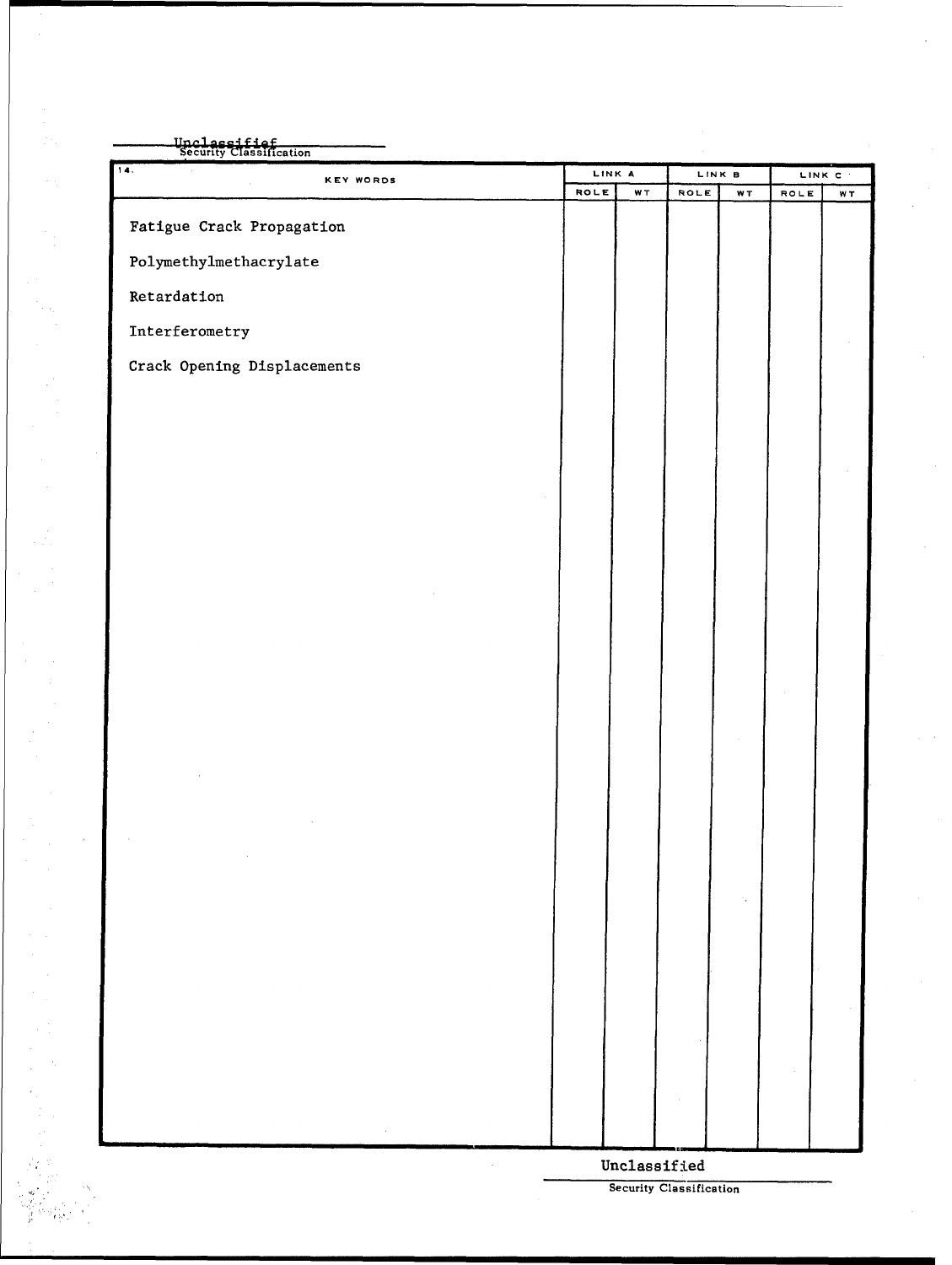## FOREWORD

This research was initiated by the Toxicology Branch, Toxic Hazards Division, Aerospace Medical Research Laboratory, under Project 7163. Experiments were performed under Contract **AF** F33615- 69-C-1441 by the Department of Anatomy and the Brain Research Institute, School of Medicine, University of California, Los Angeles, California 90024.

The experiments were conducted jointly by M. D. Fairchild, PhD, of the Veterans Administration Hospital, Long Beach, California, and M. B. Sterman, PhD, of the Veterans Administration Hospital, Sepulveda, California. Kenneth C. Back, PhD, was contract monitor for the Aerospace Medical Research Laboratory.

This technical report has been reviewed and is approved.

A. A. THOMAS, MD Director Toxic Hazards Division Aerospace Medical Research Laboratory

iii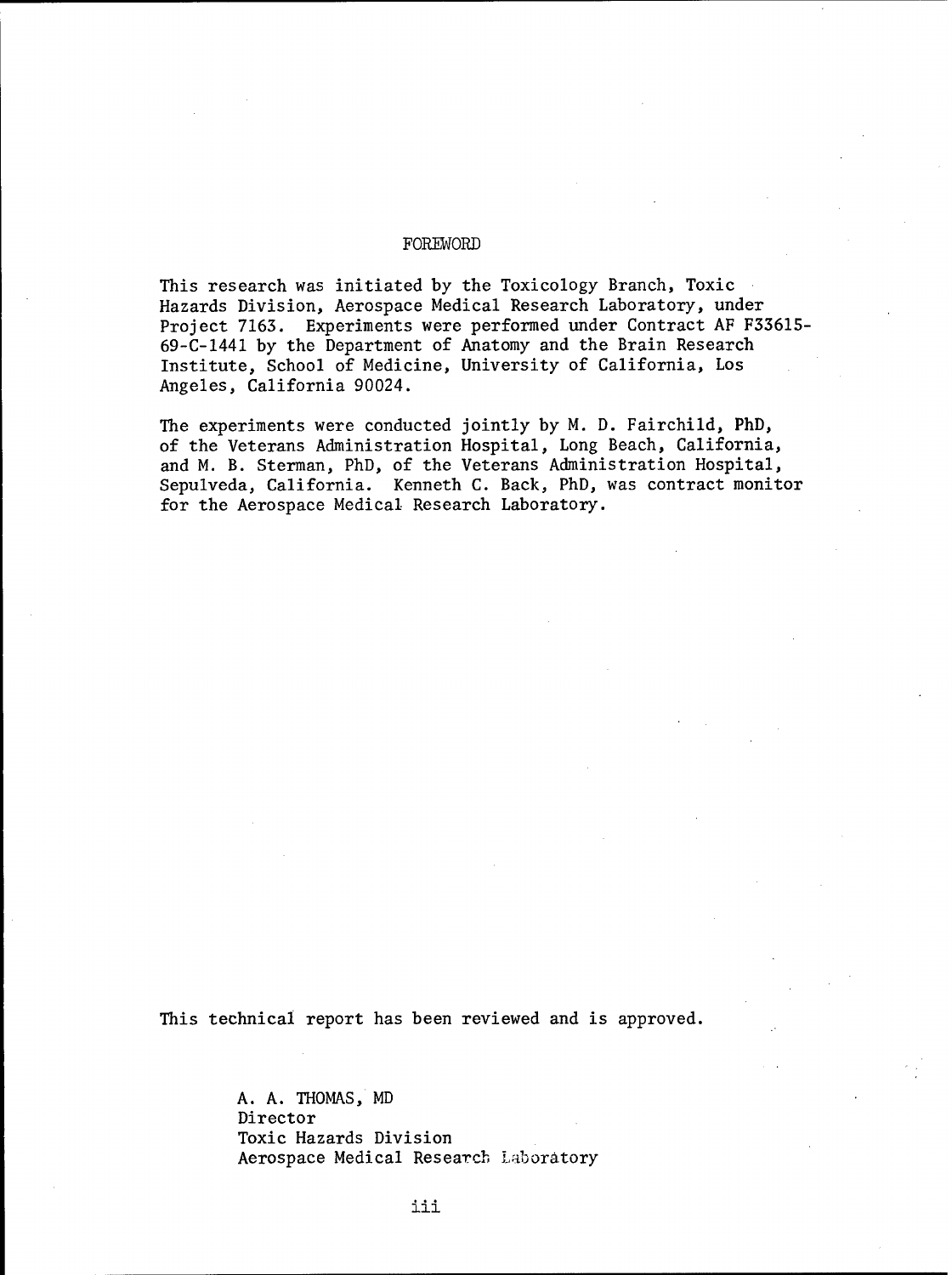## SECTION I

## INTRODUCTION

The current use of the boron hydrides as high energy fuels with the attendant danger of accidental human exposure to these highly reactive chemicals has provided the need for obtaining basic information regarding their interaction with various biological systems.

Reports of human intoxication (Lowe and Freeman, 1957) with one of the boron hydrides, decaborane, and of disruption of operant conditioning tasks (Reynolds et al., 1964) and electrographic patterns (Delgado et al., 1963) in primates with this compound indicate that the central nervous system is one of the earliest and most profoundly affected organ systems. The work outlined in this report examines the effects of low, relatively nontoxic doses of decaborane on the locomotor performance of the cat, a parameter which has been demonstrated to be very sensitive to disruptive influences on the central nervous system by other high energy fuels of the hydrazine type (Sterman and Fairchild, 1967; Sterman et al., 1969).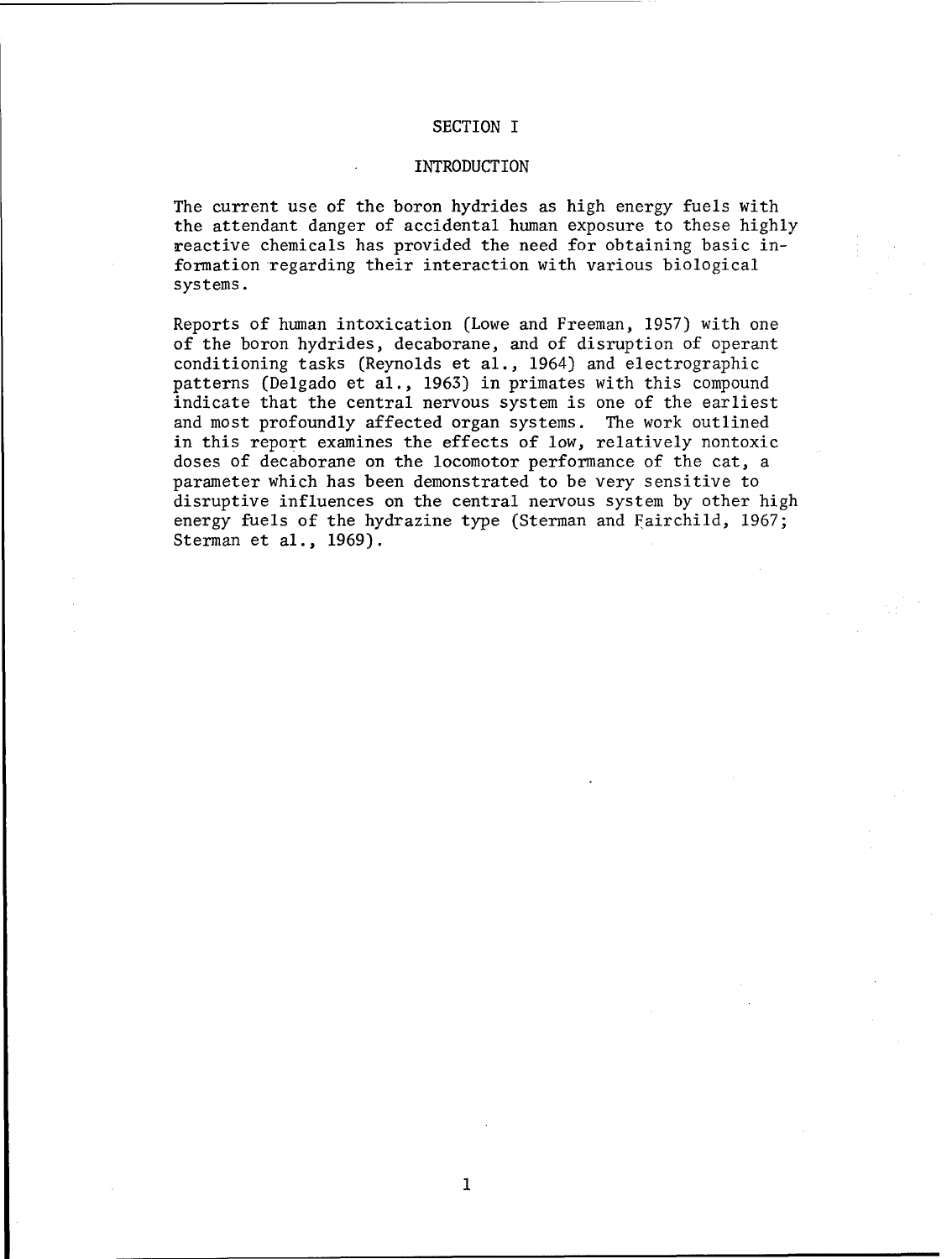## SECTION II

#### **METHODS**

Utilizing procedures standardized in previous investigations (Sterman et al., 1969, 1972) two groups of animals were studied in two independent experimental paradigms, termed "static" and "dynamic" testing, respectively.

Static testing consisted of a screening of physiological and behavioral responses to intraperitoneally injected doses of decaborane. Eight animals were evaluated with doses ranging from 1-4 mg/kg. Animals were prepared surgically with indwelling electrodes placed stereotaxically into various brain structures and sutured into muscle tissues to provide for monitoring of brain electrical activity and peripheral physiological variables. Following recovery from surgery animals were adapted to a large experimental chamber and connected through a suspended cable system to a 10-channel Grass Model 78 polygraph.

On test days behavior was classified together with continuous physiological recording for a period of at least 3 hours prior to drug administration. Observation and recording continued for 5-6 hours following decaborane injections. Animals were then returned to the home cage and standard observations were obtained daily until all overt symptoms disappeared. These included weight, food and water consumption, and amount and texture of excrements, as well as behavioral assessment.

In the dynamic testing 6 male adult cats were trained to stable performance in a special runway apparatus. Integrated behavior was quantitated by measurement of the time required to run, alternately, between two enclosed chambers. This apparatus and its application in the study of centrally acting chemical compounds have been described elsewhere (Fairchild and Sterman, 1964, 1965; Sterman and Fairchild, 1967; Sterman et al., 1969). Briefly, trained animals were maintained at 85% of normal weight and brought daily in predetermined order to the runway laboratory for 1-hour test periods. The runway apparatus consisted of two identical chambers separated by a plank suspended over a water trough. Animals were trained to perform in this apparatus for milk, in accordance with the automatically programmed operation of its components. Relays associated with chamber doors and photoelectric cells, placed at various points in the path between chambers, operated timing devices which allowed performance to be segmented and expressed precisely in terms of velocity. Experimental sessions consisted of 40 sequential trials in which the animal ran alternately between chambers.

In the present experiment, a previously utilized, counterbalanced design was initiated for evaluation of decaborane effects upon performance. This design called for daily trials in which the effects of three doses of decaborane could be determined and related to time after administration. Doses selected were 0.50, 0.25, and 0.12S mg/kg of decaborane, diluted with corn oil and administered intraperitoneally. These dose levels were chosen as a result of findings in the previously described static testing studies.

Testing was organized into three phases. The first involved five days of sequential sessions in which normal saline was administered intraperitoneally several hours before testing. All injections were administered at the same time each day, and the animals were tested hourly in predetermined order following administration.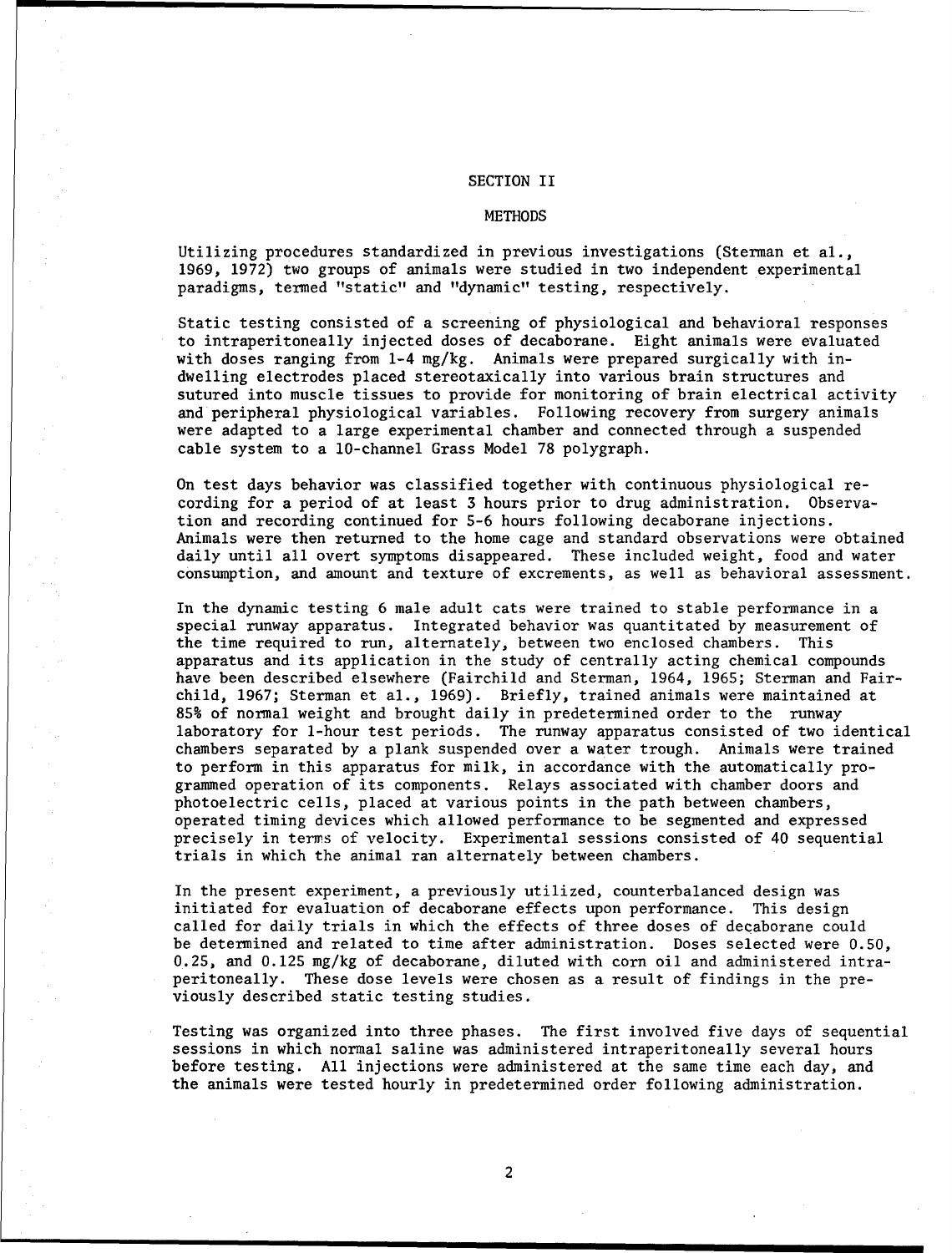The second phase followed immediately on the first, such that a dose of 0.5 mg/kg decaborane was administered on the 6th test day in place of saline. Performance data were collected in the normal manner on that day and on successive days until all manifestations of drug effects had disappeared from runway behavior in all animals. Saline injections were not utilized during this period. Testing with saline was reinitiated after the animals had returned to control performance and continued for five consecutive days, after which the second dose of decaborane (0.25 mg/kg) was evaluated.

The same postdrug procedures were utilized, involving daily monitoring until disappearance of symptoms and a saline control period. Testing of the third dose (0.125 mg/kg) was then initiated, with identical follow-up procedures. The overall experiment consisted of 64 consecutive days of evaluation. Performance was assessed daily, except for weekends, in the initial phase of study. A suspension of testing occurred from the 47th day through the 53rd day due to an equipment failure. The animals were carefully observed during this period, and daily body weights and food and water consumption were measured. Both wet and dry foods were available in the home cage. During the entire study daily notes were made concerning the animals' overall condition as indicated by behavior, amount and character of feces and urine, and presence or absence of vomitus.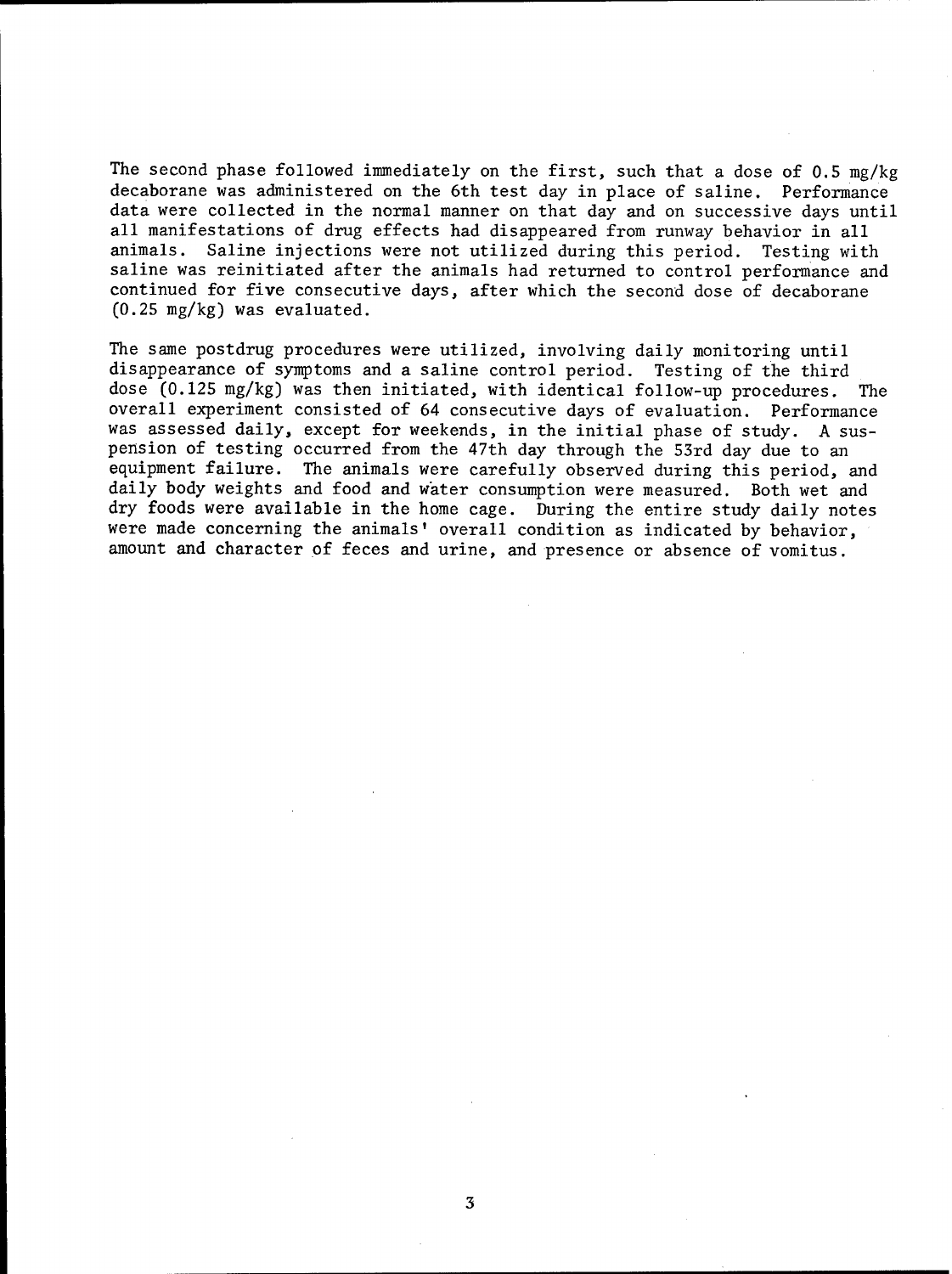## SECTION III

## RESULTS

## t. STATIC TESTING

## A. Gross Behavior and Toxicity

Table I summarizes the results obtained in 8 adult male cats injected intraperitoneally with decaborane in doses ranging from 1-4 mg/kg. Lethargy and hypoactivity occurred at all doses tested, and acute vegetative symptoms (emesis, defecation, urination) with subsequent weight loss appeared at 2 mg/kg. One fatality occurred within 24 hours following 2 mg/kg, but 3 and 4 mg/kg did not prove lethal in the two animals receiving these amounts. The animal which expired at 2 mg/kg exhibited gross hypoactivity and emesis but not defecation or urination during the 6-hour period of observation following injection. Since two animals survived at 3 and 4 mg/kg following more pronounced symptoms of acute poisoning, the relationship between decaborane toxicity and the single fatality is not clear.

As a result of these tests, **0.5** mg/kg decaborane was selected as the upper limit of dosage for the dynamic tests.

| Test                    | Dose                    | Gross Behavior | Vegetative Symptoms |             |                           | Prognosis                 |               |  |
|-------------------------|-------------------------|----------------|---------------------|-------------|---------------------------|---------------------------|---------------|--|
| No.                     | (mg/kg)                 | Hypoactive     | Emesis              | Defecation  | Urination                 | Weight<br>Loss            | Death         |  |
| $\mathbf{1}$            |                         | $\mathbf x$    |                     |             |                           |                           |               |  |
| $\overline{c}$          |                         | $\mathbf x$    |                     |             |                           |                           |               |  |
| $\overline{\mathbf{3}}$ | 2                       | $\mathbf x$    |                     |             |                           |                           |               |  |
| $\overline{\mathbf{4}}$ | $\overline{c}$          | $\mathbf x$    |                     | $\mathbf x$ | $\cdot$ X                 | $\mathbf x$               |               |  |
| 5 <sub>1</sub>          | $\overline{c}$          | $\mathbf x$    | x                   | $\mathbf x$ | $\mathbf x$               | $\mathbf x$               |               |  |
| $6\phantom{a}$          | 2                       | $\mathbf x$    | $\mathbf x$         |             |                           |                           | within 24 hrs |  |
| 7                       | $\overline{\mathbf{3}}$ | $\mathbf x$    | $\mathbf x$         | $\mathbf x$ | $\mathbf x$               | $\mathbf x$               |               |  |
| $\bf 8$                 | 4                       | $\mathbf x$    | $\mathbf x$         | $\mathbf x$ | $\boldsymbol{\mathsf{x}}$ | $\boldsymbol{\mathsf{x}}$ |               |  |
|                         |                         |                |                     |             |                           |                           |               |  |

## TABLE I. Summary of Gross Toxic Figures of Decaborane in the Adult Cat (Intraperitoneal Injections)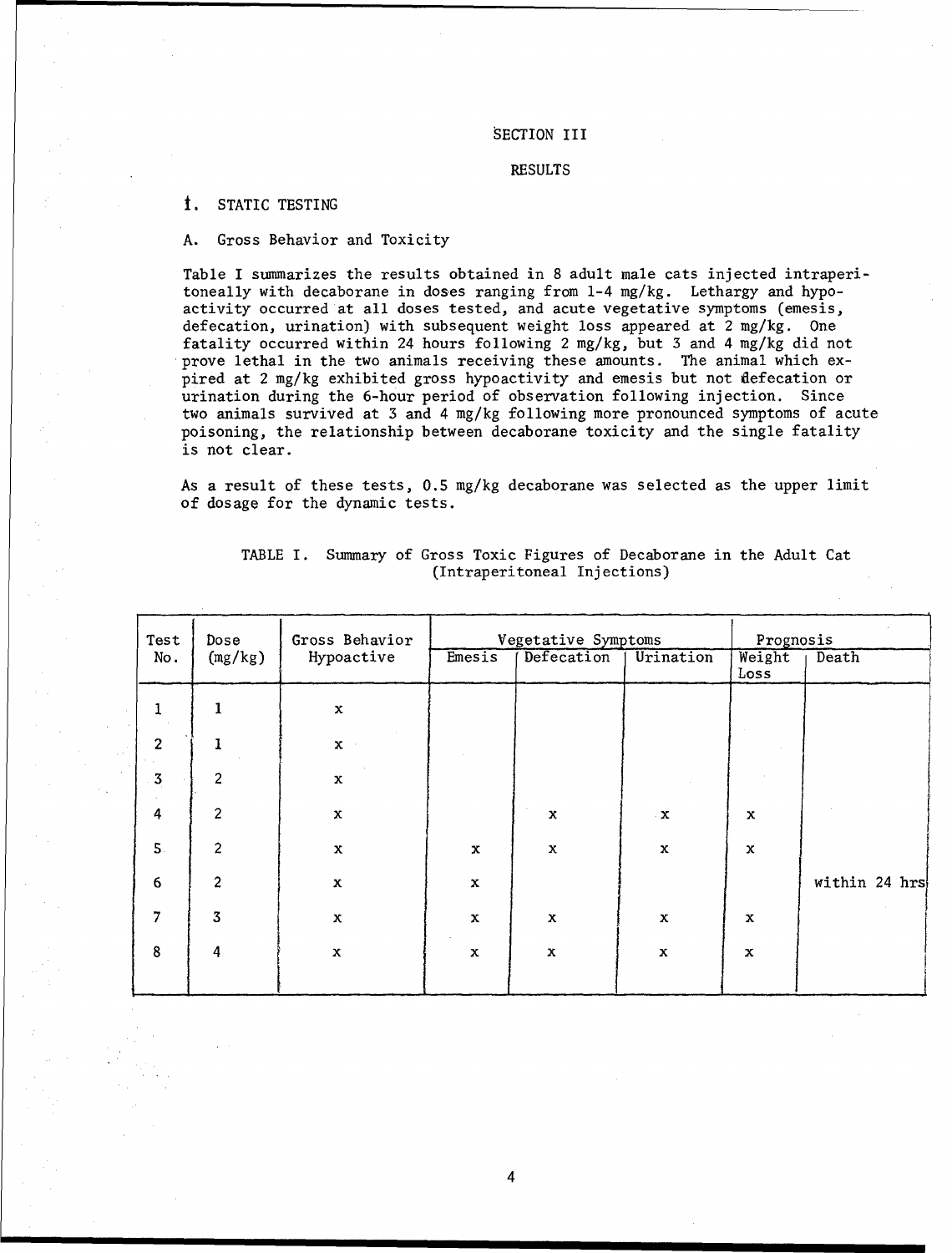## B. Electrographic Responses

Recordings of spontaneous brain electrical activity from numerous cortical and subcortical electrode sites throughout the neuraxis did not reveal any evidence of gross change attributable to decaborane. The electrographic records generally reflected the behavioral appearance of the animal, with larger amplitude slow waves dominant during periods of hypoactivity being replaced by normal desynchronized fast activity as the stress of vegetative effects produced by the drug became evident. In these studies of decaborane in the cat, with subcortical recording electrodes placed primarily in motor pathways and limbic structures, no evidence of localized electrical after discharge or bursts of high frequency activity was obtained with single dose administration. In the monkey, Delgado et al (1963) occasionally observed such patterns from hypothalamic and thalamic electrodes after repeated doses of decaborane.

#### II. Dynamic Testing

Intraperitoneal injections of decaborane at doses of 0.5 and 0.24 mg/kg in the cat can disrupt runway performance for a period of eight to ten days following administration. One of the most dramatic features of this effect was the large degree of individual variation displayed in 6 cats in terms of their sensitivity to the disruptive effects of decaborane on locomotor performance. This is demonstrated in the comparison between Figures **I** and 2 showing doses of decaborane in cat 1 and cat 6, respectively. The former animal was completely unresponsive to the compound, while the latter exhibited profound and long-lasting alterations in runway behavior which occurred in a dose-related manner. The body weight curves in both figures show that neither animal experienced major changes in body weight during the 64-day period of observation; this was true for all cats in the series.

Figure 3 represents the pooled data from all 6 cats where the large amount of variability in response is reflected in the magnitude of the standard error of the means. This is particularly true for the middle dose of 0.25 mg/kg where the contribution to the pooled effect is primarily derived from only two animals, both of which experienced major disruptions at this dose. Two cats showed minor alterations in locomotor performance at the lowest dose of decaborane tested  $(0.125 \text{ mg/kg})$ . Saline injections had noapparent effect.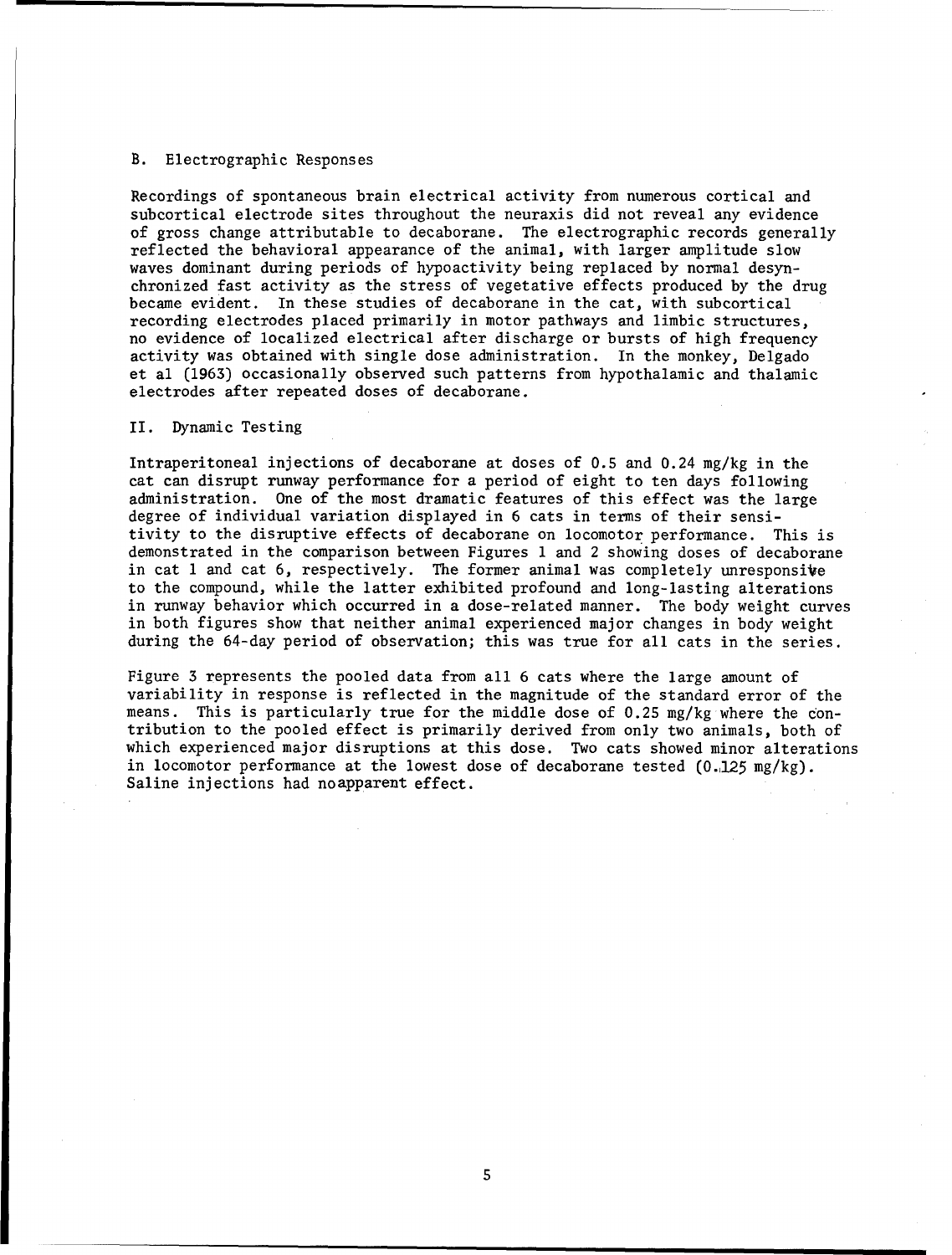

Figure **1.** Runway performance and body weight data from cat No. 1 for 64 days of testing during the administration of saline and graded doses of decaborane. The open circles in the lower trace represent the mean run times for 40 sequential runway trials. Standard errors of the means are not plotted in this figure because their magnitude was insufficient for resolution. The lack of runway data between days 45 to 53 was due to equipment failure.



Figure 2. Runway performance and body weight data from cat No. 6 displayed as detailed in Fig. **1.** Standard errors of the mean are plotted in the lower trace where resolution was possible.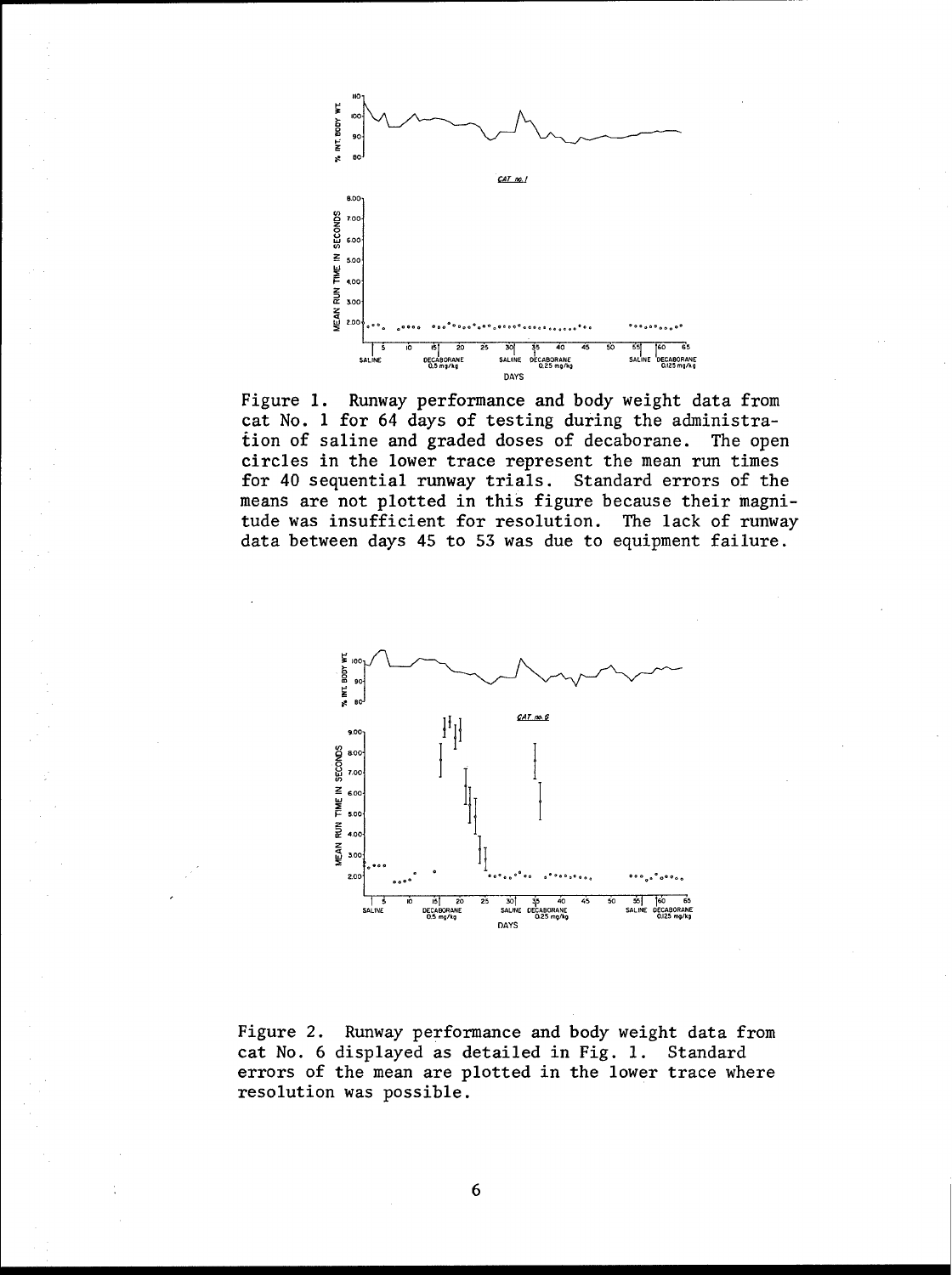

Figure 3. Runway performance and body weight data from the pooled data of the 6 cats utilized in this study displayed as detailed in Fig. **1.** An examination of the data for time-dependent effects from 1 to 6 hours following injection was unremarkable. The drug reaction, when present, was evident within one hour post-injection and usually persisted for a matter of days rather than hours.

These results indicate that decaborne in doses between 0.25 and 0.50 mg/kg, which are sufficiently small not to produce symptoms of gross behavioral, nutritional or central electrographic change, are capable, nevertheless, of producing marked and long-lasting decrements in the locomotor performance of the cat. The effects of decaborane, however, appear to be highly variable in this species.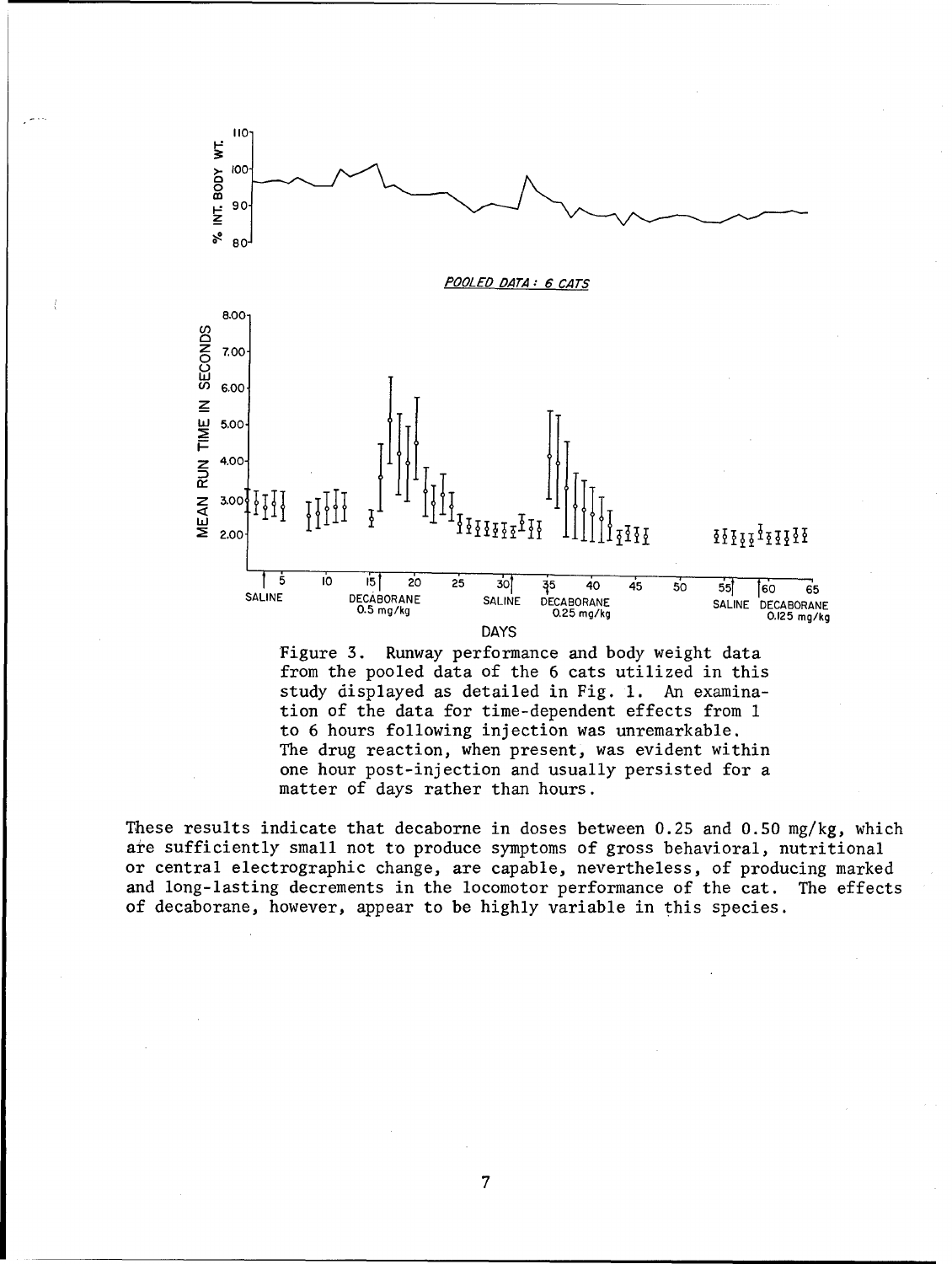#### SECTION IV

#### DISCUSSION

Evaluation of the effects of intraperitoneally administered decaborane in cats indicated a clear cut depression of activity at a dose of 1 mg/kg and objective vegetative symptoms at doses of 2 mg/kg and above. Performance in a runway task was generally disrupted for a period of several days at doses of **0.5** and 0.25 mg/kg. The effects of intoxication at these lower doses showed a remarkable variability among animals, which was similar to that observed in comparable tests of hydrazine (Sterman et al., 1972).

No cortical or subcortical EEG abnormalities were observed, with the exception of a generalized cortical EEG slowing consistent with concurrent behavioral depression. Delgado and co-workers (1963) also reported behavioral depression from higher doses of decaborane administration in chronic monkey preparations. They frequently noted no EEG changes in association with this depression, an observation confirmed in the present study. Localized and propagated electrical seizures (originating mainly in the hypothalamus) were observed in one monkey following a dose of **1** mg/kg decaborane and in most animals after repeated daily injections of 1-2 mg/kg. The hypothalamus was not routinely monitored in the present study; nevertheless, no evidence of seizure discharge was obtained in 14 cats exposed through single administrations to doses ranging from 4 mg/kg to 0.124 mg/kg. A species difference in seizure threshold could account for this discrepancy. Other species differences in toxic response to decaborane have been reported by Krackow (1953).

Performance evaluation of decaborane in our runway apparatus proved to be a most sensitive index of drug effects. As reported, also, in a series of previous studies of various hydrazine compounds, this behavioral test disclosed a disruptive influence of decaborane at doses significantly below the level of overt symptomotology. In contrast to hydrazine, which produced a delayed disruption (Sterman et al., 1972), decaborane influences on runway performance were apparent within one hour of administration. In this regard, decaborane exposure more closely resembled the effects of monomethylhydrazine and unsymmetricaldimethylhydrazine. However, recovery from these hydrazine derivatives was relatively rapid, requiring only one or two days, whereas recovery from both hydrazine and decaborane was considerably longer.